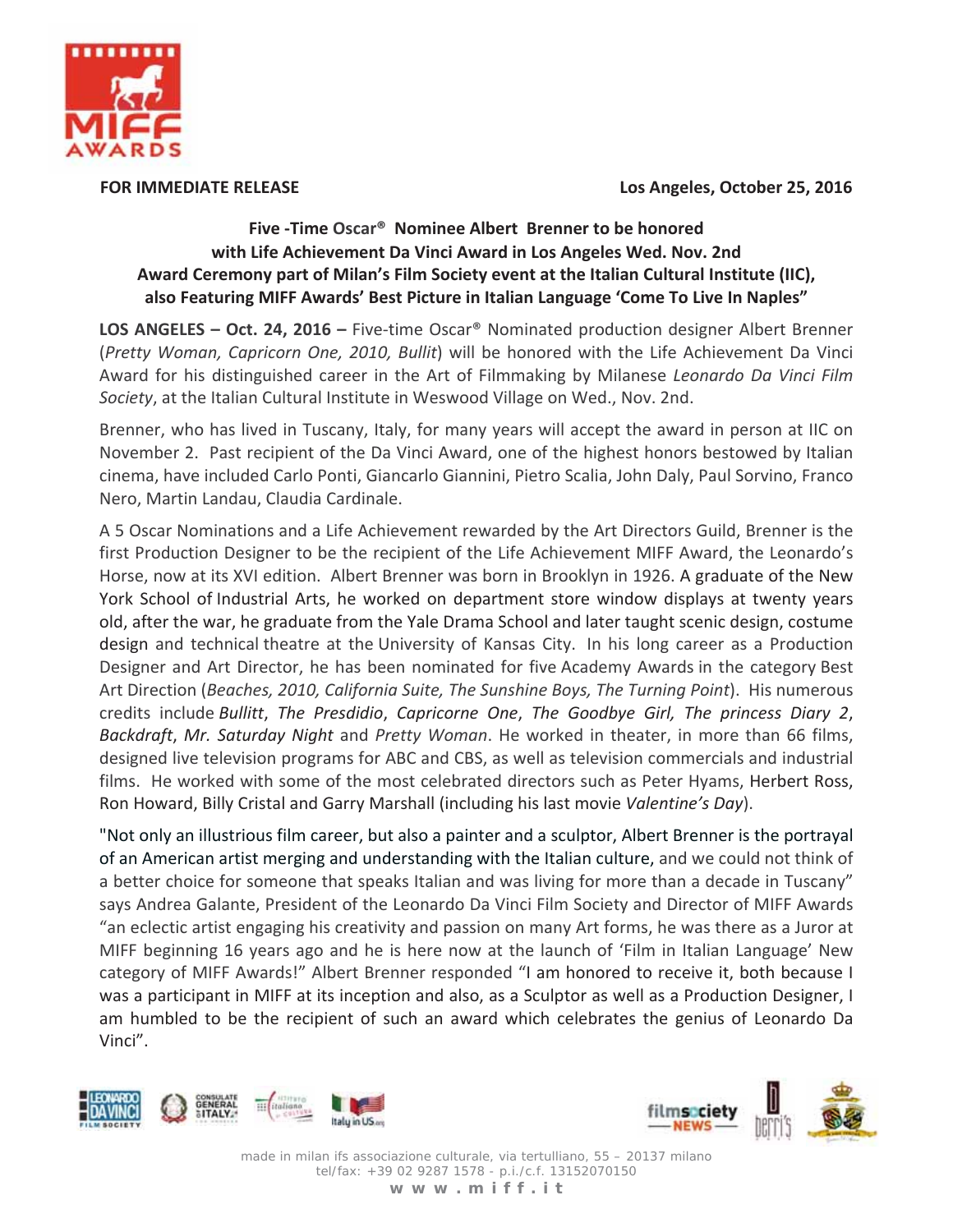

Also being presented is the Los Angeles premiere of Vieni a vivere a Napoli (Come to live in Naples), in the presence of producers Andrea and Alessandro Cannavale, sons of celebrated Italian icon Enzo Cannavale (Cinema Paradiso). A feature-length film about integration of non-European citizens in Italy, in the special city of Naples. The film won the "Best Film in Italian Language", a new category settled at MIFF Awards 2016.

The awards presentation is part of an annual progam hosted by the Leonardo Da Vinci Film Society. Ceremony and screening are to take place at the annual MIFF Awards at the Istituto Italiano di Cultura in Westwood. The Leonardesque statuettes event will be held on November 2, under the auspices of the Consulate General of Italy and presented with the Italian Cultural Institute in Los Angeles.

The MIFF Awards are a revolutionary format specially created to enhance and support international talent of independent cinema, a hybrid movie event shaping the Milan International Film Festival showcase and recognized with the precious Da Vinci Award. Celebrating it's sixteenth anniversary this year, the MIFF Awards take place in Milan in May of each year, with the winning filmmaker also celebrated in Los Angeles.

All the Nominations and Winners are on display on www.miff.it

For further info, please contact: Greg Ptacek, +1 323 841 8002 / pressoffice@miff.it





made in milan ifs associazione culturale, via tertulliano, 55 - 20137 milano tel/fax: +39 02 9287 1578 - p.i./c.f. 13152070150 www.miff.it